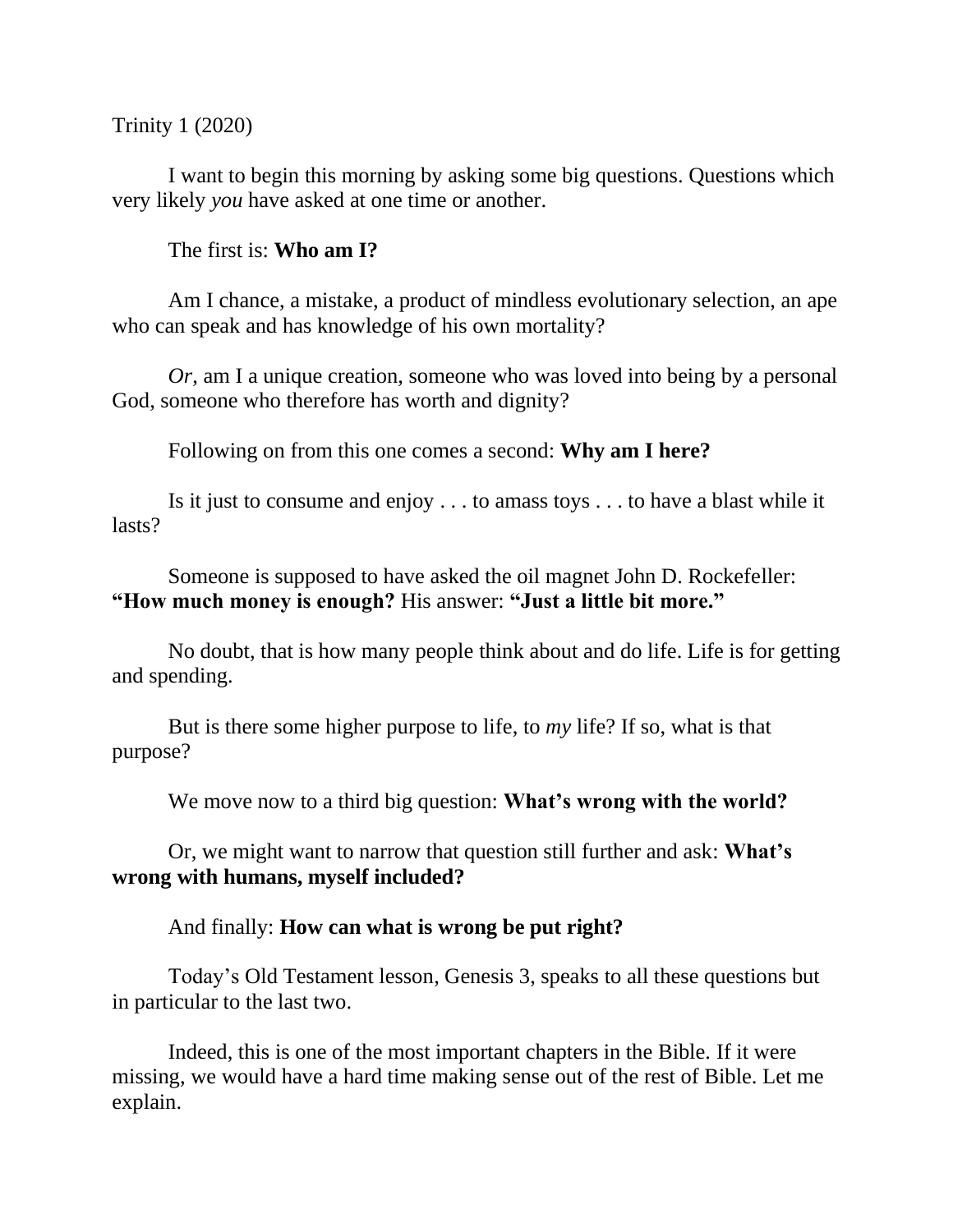At the end of Genesis 1, God pronounces what He has made 'very good'. At the end of Genesis 2, we find humans living the life of paradise.

You almost expect the story to end with the words, "And they lived happily ever after."

But it doesn't. Fast-forward to Genesis 4 and you are in very different world.

From here on out, the trajectory is downward. We find the most appalling accounts of disharmony, alienation, estrangement, envy, hatred and murder.

And, these things continue right down to this present day.

A recent example would surely include the murder of David Dorn, a 77 year-old retired St. Louis police captain.

Dorn, a black man, was helping a friend patrol a store when some looters, following a so-called peaceful demonstration, assaulted him and left him lying in a pool of blood. Some bystanders even took videos with their phones, but refused to render aid.

What's wrong with the world. What's wrong with people?

Can hatred, distrust and inhumanity be cured. If so, how?

By more and better education?

I like what President Theodore Roosevelt had to say on the subject:

## **"A man who has never gone to school may steal from a freight car; but if he has a university education, he may steal the whole railroad."**

 This is the problem Genesis 3, the great transitional chapter of the Bible, identifies and addresses.

Here we discover not only the root of our problem but what is required to put it right.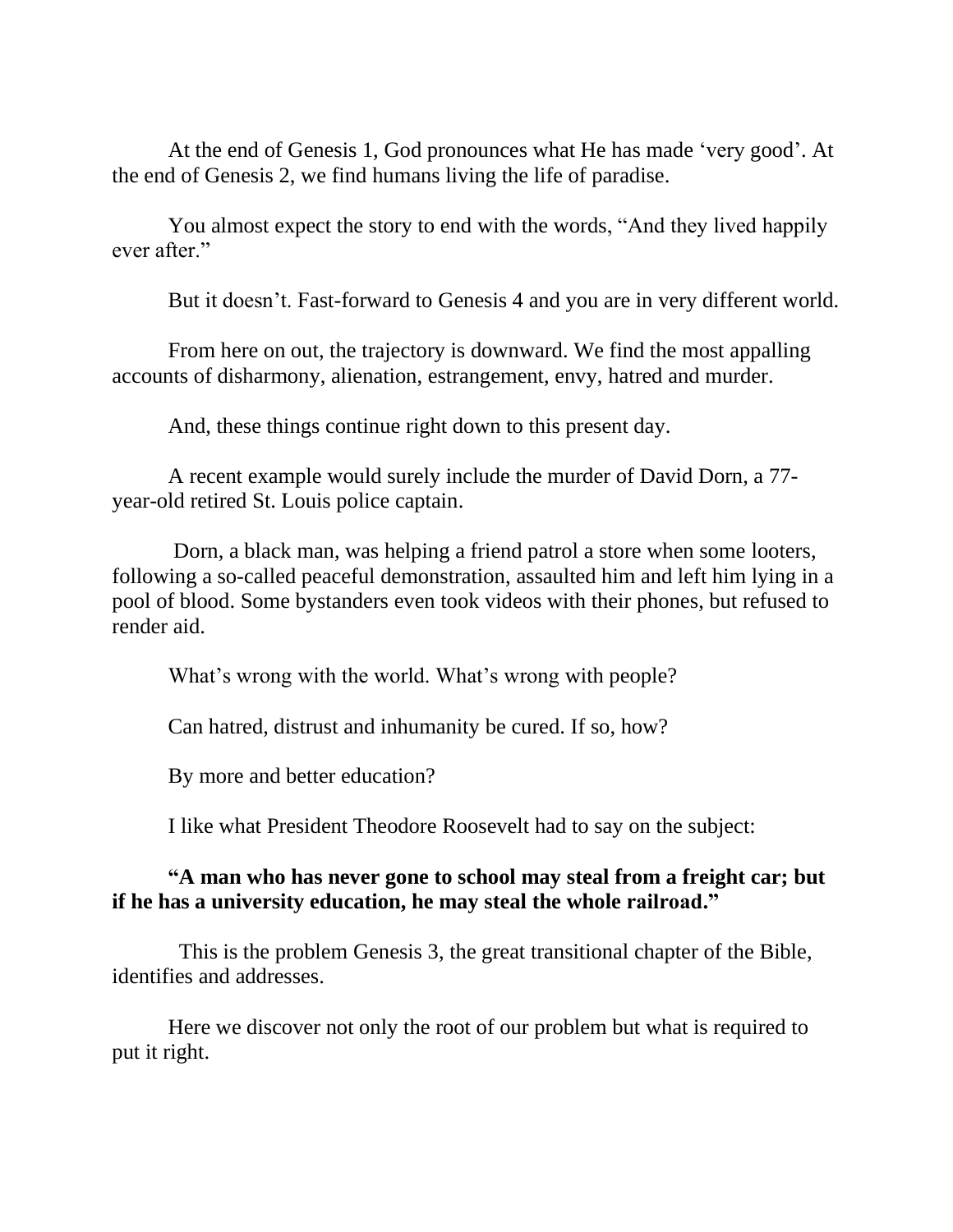We learn that the problem is found in the middle letter of that little word, sin, S-I-N.

Right from the start, humans have grasped at what was not theirs by right. 'I' replaced the Creator as the top authority, and it has been downhill ever since.

"Ye shall be as gods," was the serpent's bait to Eve, and she took it, and so has everyone who has followed.

Does anyone remember Frank Sinatra's swan's song? "I did it my way."

Well, that's the human problem in a nutshell.

Was what Satan promised Eve for real? Was there this great flourishing of the human race? No. The devil is a liar and a cheat.

He promises great things, but they are like those soap bubble you blew as a child. In the sun, they glimmer and appear full of promise. But, touch them, and they go away.

What in fact follows is alienation, guilt, disintegration, toil and sorrow.

The easy fellowship man once enjoyed with God comes to an end. Harmony is disrupted.

Enmity develops between the man and the woman. Harmony is disrupted.

Cain slays his brother Abel and has to flee into a far country. Harmony is disrupted.

Nature itself is affected. Weeds springs up. Life becomes hard and a struggle. Harmony is disrupted.

But, today's passage does not end without hope.

God says that the serpent will bruise man's *heel*, but the Seed of Woman will bruise the serpent's *head*.

There's a big difference between the two. Having your heel bruised is painful, but having your head bruised is fatal.